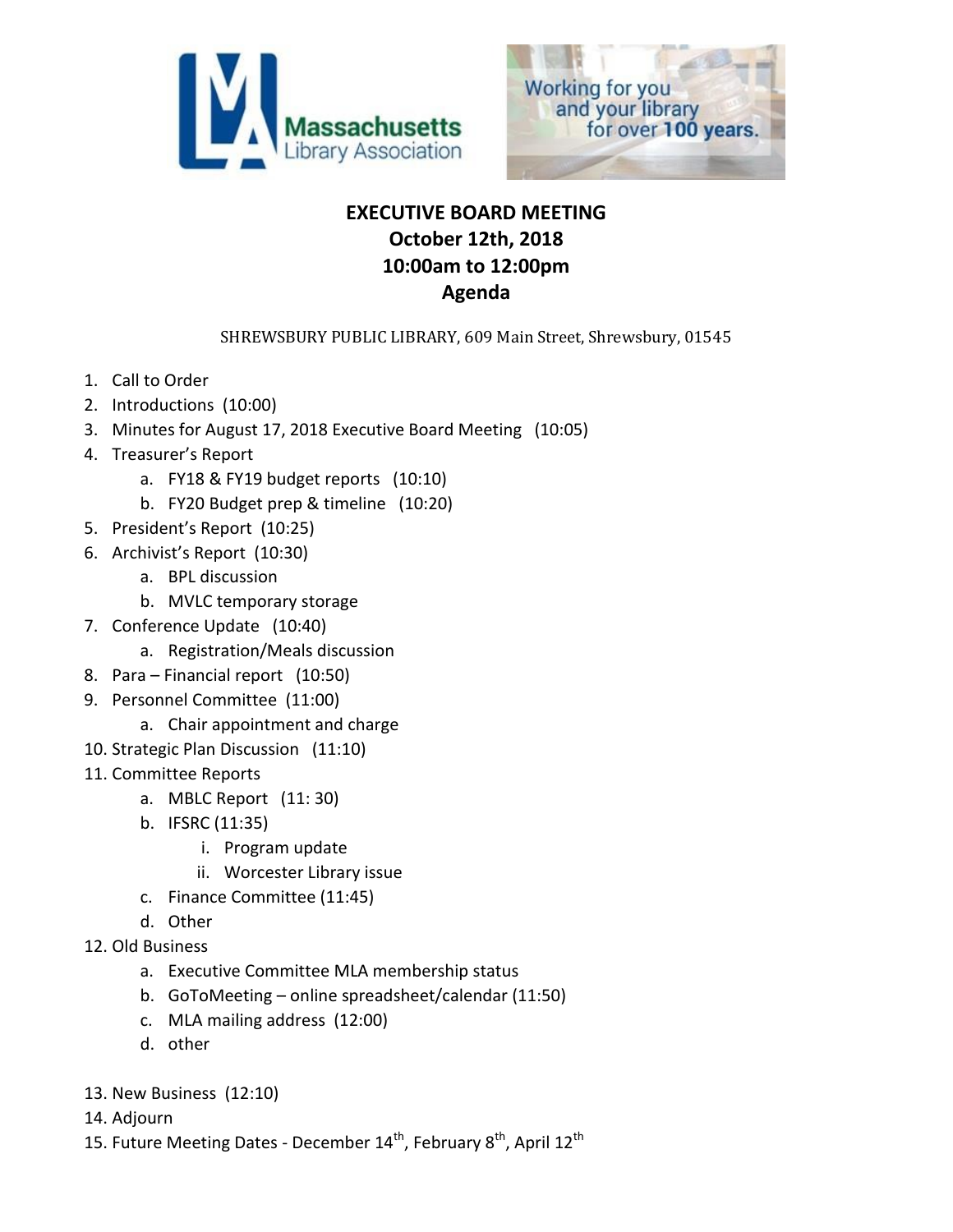

# **PR Committee Report**

October 3, 2018

The next meeting of the PR Committee is Wednesday, October 10 at the Boyden Library in Foxborough. There will be a call-in option available for members to participate.

Agenda will consist of planning for PR Awards, newsletter and social media.

A formal invitation was sent to the membership with hopes of recruiting some new members or interest in the committee. We've had a little bit of interest.

Respectfully submitted,

Bernadette Rivard & Jocelyn Tavares, Co-Chairs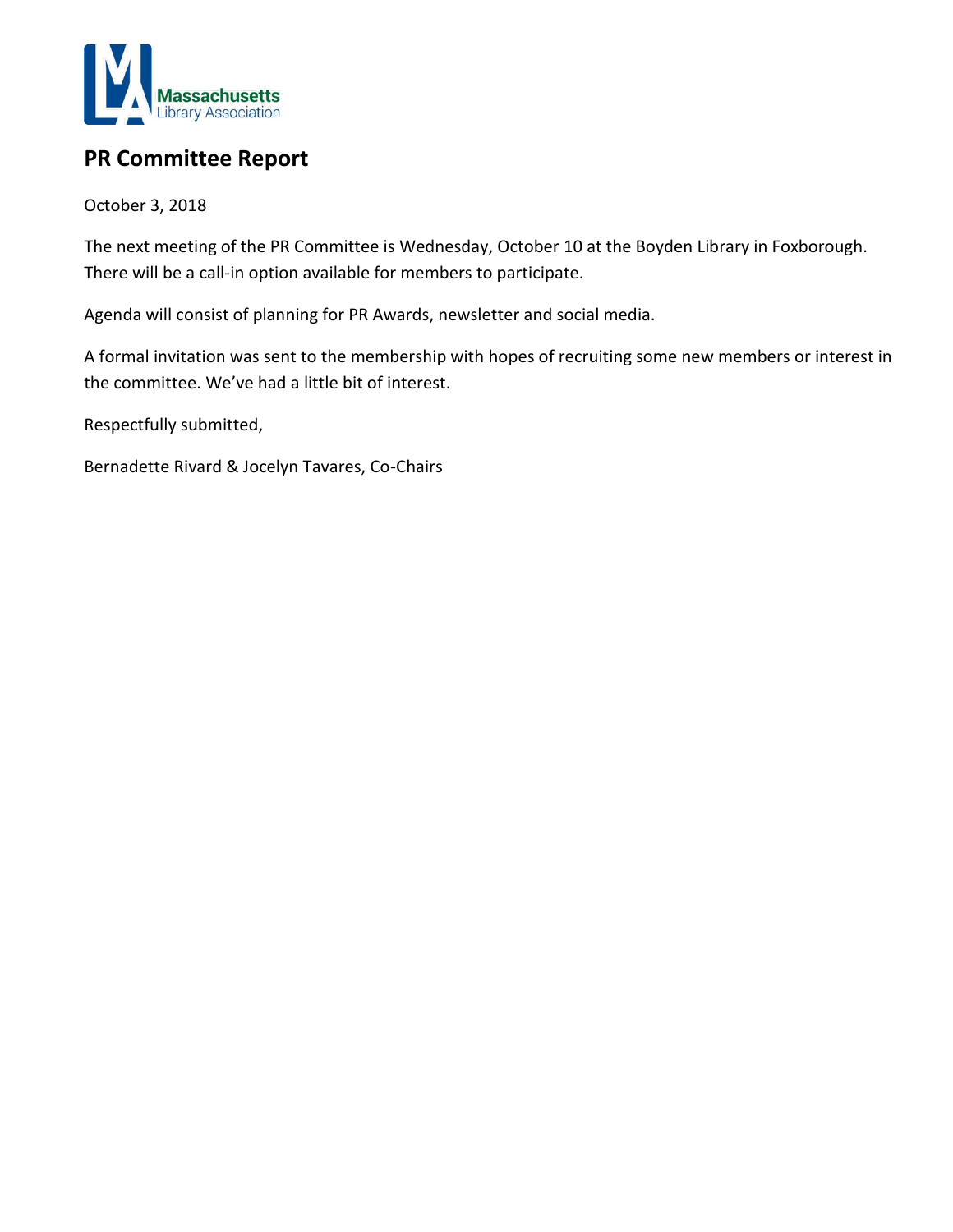# **Member Update**

# **August/Sept 2018**

**MLS Annual Meeting**

**November 5, 2018**

**9AM-2:30 PM**

### **Hogan Center, College of the Holy Cross**

We invite you to join us for the 2018 MLS Annual Meeting.

In addition to the Business Meeting, the current class of Project SET will present their ignite talks, and we'll welcome Lisa Lucas, Executive Director of the National Book Foundation as our Keynote Speaker.

### **MLS Fall CE Season Announced**

MLS is pleased to present our Fall 2018 [Training Calendar!](http://calendar.masslibsystem.org/) Classes are already filling up. Below are the workshop titles our MLS Staff is offering this season.

- **Interactive Web Content on a Shoestring** with Kelly Jo Woodside
- **Getting Started with Canva** with April Mazza
- **"How Can I Help You?" Customer Service Basics and Beyond** with Kristi Chadwick
- **Librarians Foster Civic Engagement** with Michelle Eberle **and Librarians' Critical Role Serving Immigrant Communities** with John McCarthy, U.S. Citizenship and Immigration Services
- **Connecting the Dots: use the resources you have to help students and parents meet their information needs** with Christi Farrar and Tressa Santillo
- **Accidental Reference Librarian** with Anna Popp

Registration and further information can be found on our calendar: **[calendar.masslibsystem.org](http://calendar.masslibsystem.org/)**

A special note of thanks to the libraries who are hosting our classes. Your hospitality is most appreciated!

#### **Affiliates Calendar**

If you coordinate a discussion group or roundtable and would like to list your meetings on our [affiliate calendar,](http://calendar.masslibsystem.org/calendar/affiliates/) please contact Sarah Donnelly, Event Coordinator, for access info [\(sdonnelly@masslibsystem.org\)](mailto:sdonnelly@masslibsystem.org). We are pleased to provide this service to support the good work you do for our profession!

#### **MLS partner Democratic Knowledge Project receives Funding**

We are pleased to announce that MLS is partnering with the Democratic Knowledge Project at Harvard University to expand a program called "10 Questions for Young Changemakers." The partnership will pilot a professional development initiative focused on civics education for youth-serving librarians (in school, public, and academic library settings), and was recently awarded a Laura Bush 21<sup>st</sup> Century Grant from the Institute of Museum and Library Services (IMLS.) A cohort of 8-10 librarians and school library media specialists from across Massachusetts will develop a series of professional development resources and learning modules to expand young people's capacity for civic action and media-

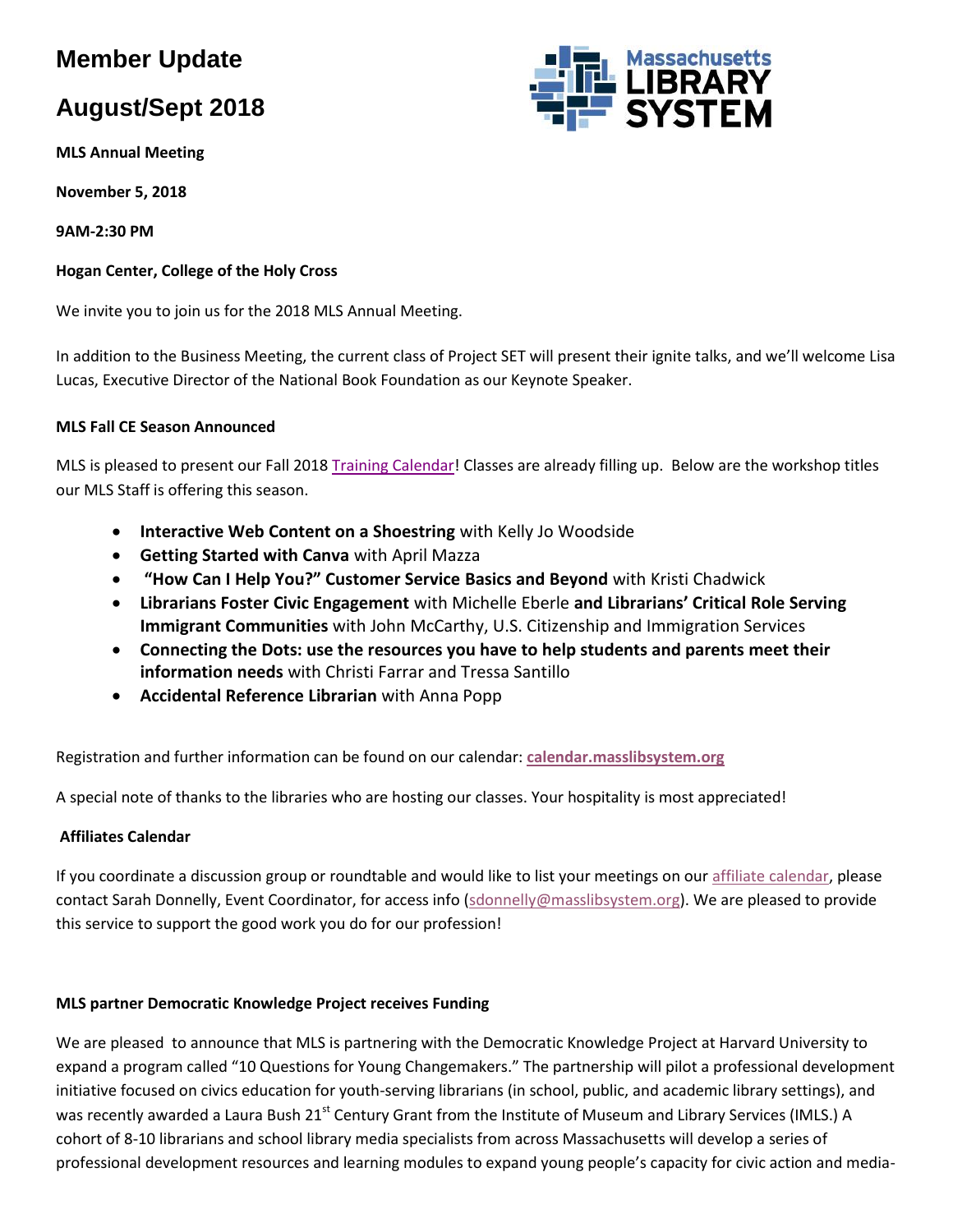making in the digital age. You can learn more about the 10 Questions Young Changemakers, and the Youth Participatory Politics Research Network, here[:https://yppactionframe.fas.harvard.edu/home](https://yppactionframe.fas.harvard.edu/home) Keep an eye on our website and email lists for more information and for the librarian application process.

This partnership supports the MLS Strategic Plan goals of investing in the Co-Creator Process and preparing our member libraries to be Future Ready.

#### **Executive Director Search Committee Update**

The MLS EBoard met to discuss the continuation of the search process s they were unable to hire a candidate they felt was right for the organization at this time. They shared their gratitude for the hard work of the initial search team, especially the time put in by Melinda Webster Loof as the chair of the committee. The EBoard discussed all of the feedback received concerning the search process, from board members, staff and MLS members. Taking this feedback into consideration, along with realizing the time already spent by members of the previous search, the board approved a new Search Committee. This committee will be constituted of seven members. Three EBoard members. Three MLS members at large. And James Lonergan from the MBLC. In addition, the Search Committee will form a small subcommittee of 6-8 individuals to help provide feedback on candidates throughout the process. This group will include staff members and members of MLS representing diverse geographic locations and library types. The Search Committee will begin to meet in October, and should have a new job posting ready to go before the end of the year.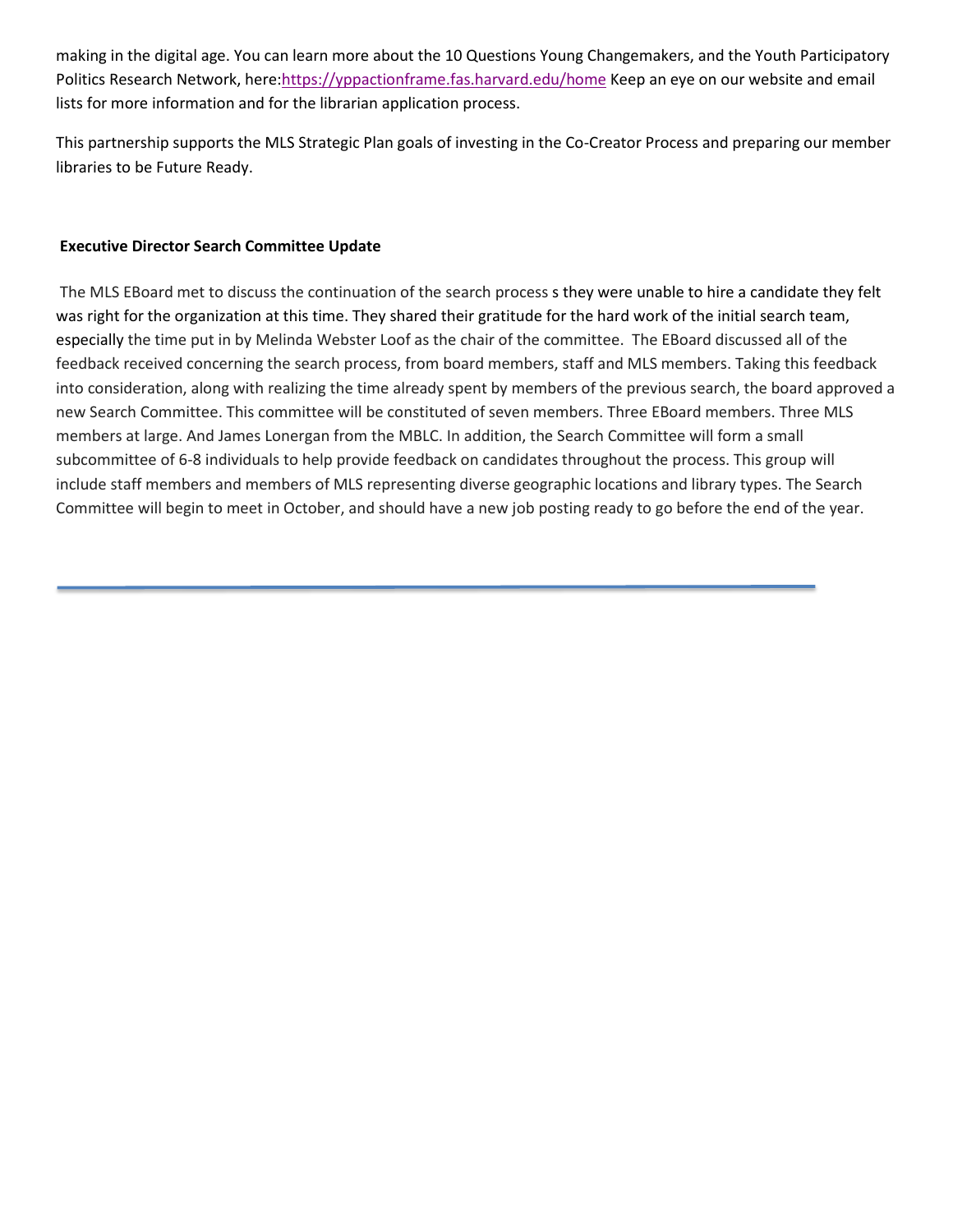# **CONFERENCE COMMITTEE**

MLA Executive Board Report October 2018

Submitted: October 1, 2018

# **Meetings:**

The Conference Committee met on August 24 and September 28 at the MLS Offices in Marlboro.

# **Agenda items:**

**Meals:** The committee requested that the lunch price be rolled into conference registration. This would result in an increased registration rate to cover the meals. EBoard agreed. There is a contract already in place for the 2019 conference. Kristen will discuss with the Sheraton.

**Program Planning:** The Program Proposal form was sent out on September 10 with all program proposals due to the committee by September 28. The program proposals will be discussed and approved at the next meeting to be held at the Minutemen Library Network Offices in Natick on Friday October 26.

**Sponsorship options:** the MA State Ethics Commission advised several members of the MLA Conference Committee that as state or public employees we cannot solicit sponsorship of any of our own vendors as it can be viewed as coercion. Conference Co-Chairs are considering other options.

**Theme:** The conference theme will be finalized on Friday October 5.

Submitted by, Michelle Filleul, Conference Co-chair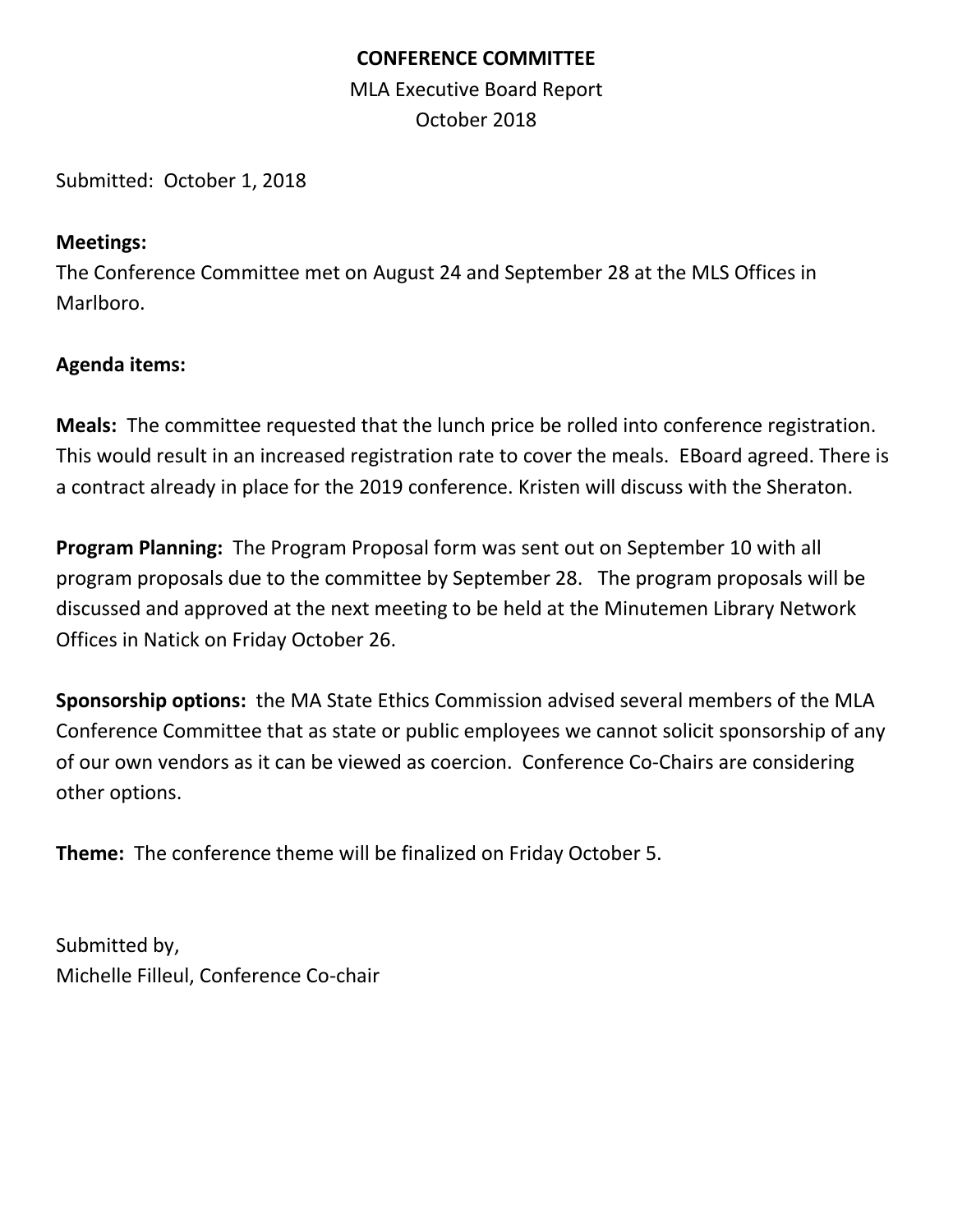# **MLA Jordan Miller Report**

October 2018

The Jordan Miller committee received 102 applications for the 2018 grant round. There were submissions from all 6 New England states for this \$500 grant.

The committee is on schedule to make a selection before the

NELA Conference is this October. The winner will be announced at the NERTCL luncheon.

Respectfully submitted,

Pam McCuen Chair, Jordan Miller Committee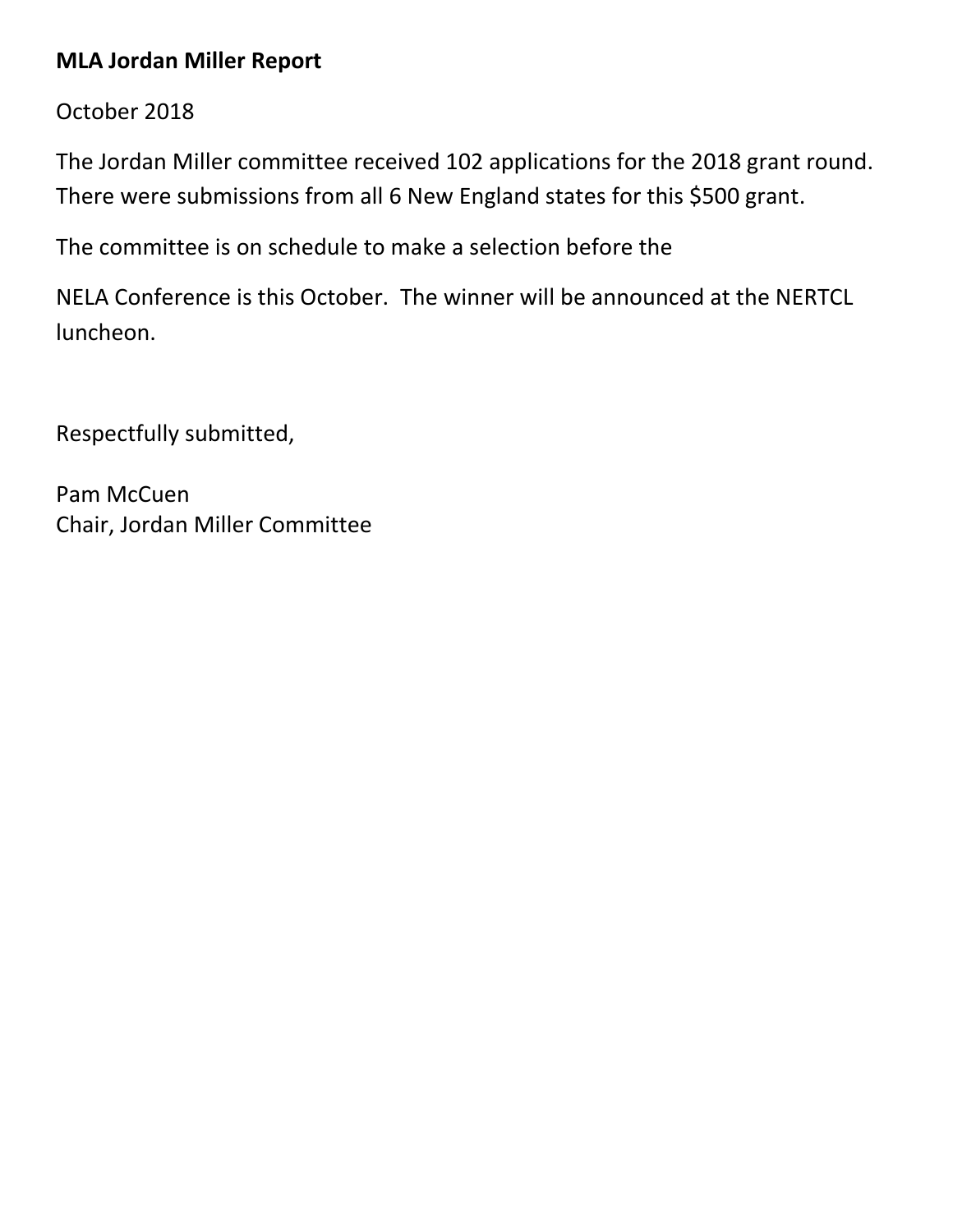# **Massachusetts Library Association**

## **Reference User Services Section**

October 2018 Report

- We have scheduled four meetings for this fiscal year. The first three are at the MLS Headquarters in Marlborough. The last will be at the MLS Office in Northhampton
- At the first meeting in August, we were pleased to welcome speakers from the Department of Mental Health, Elliot Services, and Michelle Eberle from MLS to discuss working with patrons with mental illnesses. It was a very productive and successful meeting!
- At upcoming meetings, we will be hosting speakers to talk about legal reference and host a program round table.
- The next scheduled meeting for our section is on November 1 at 10:00 am at MLS in Marlborough.
- The section has submitted 8 programs for the 2019 MLA Conference and is also expected to sponsor/host a few more. Some of these programs include "Copyright", "The Accidental Archivist", "Working with Volunteers and Interns", "What can BPL Do For You?", "What are Simmons Students Doing?"

Respectfully submitted,

Laura Bernheim Co-Chair Reference User Services Section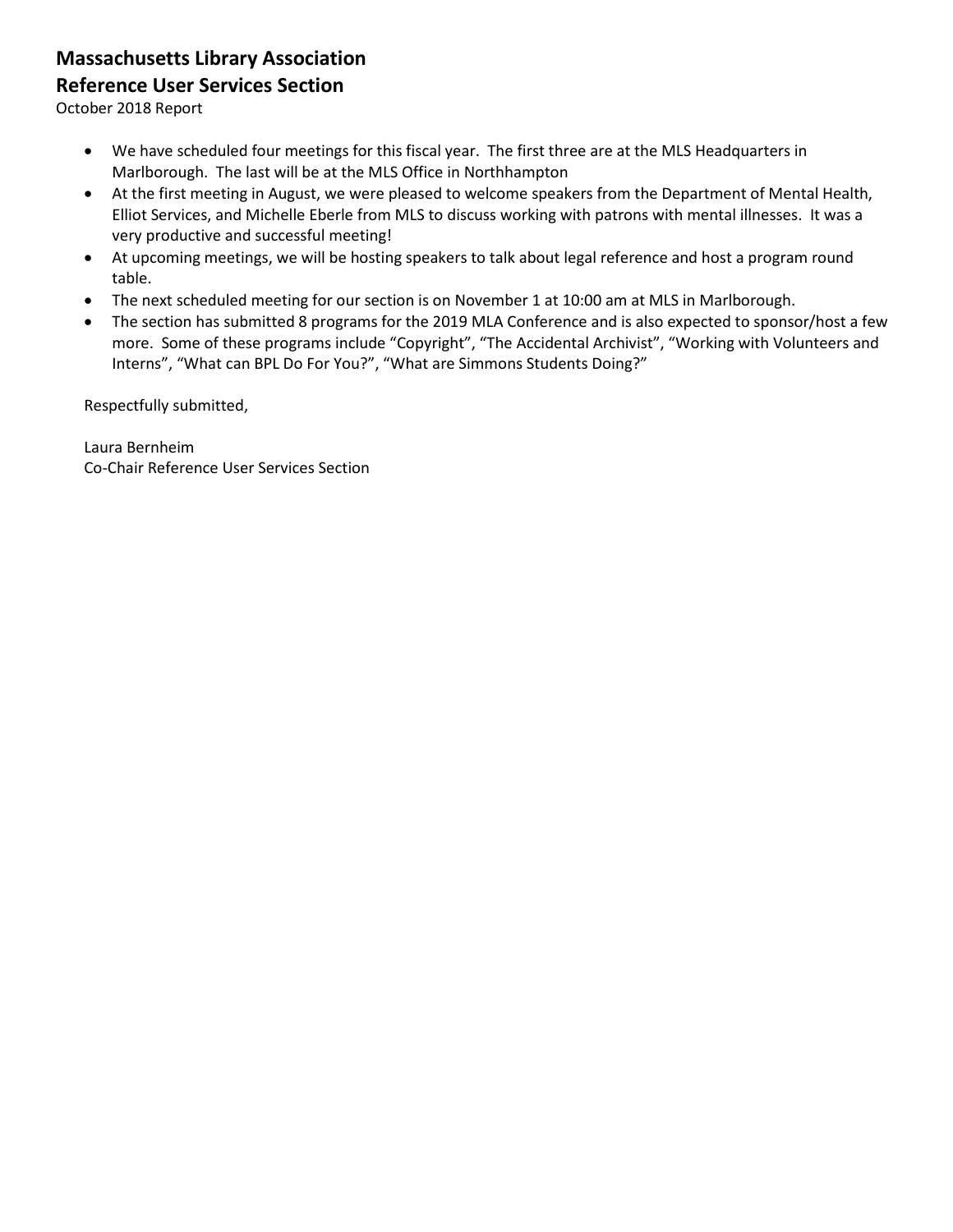## *MLA Legislative Committee Report*

## *MLA Executive Board Mtg – 10/12/18*

The MLA Legislative Committee met at MLN on Friday, Sept 28, 18. We had a few new members join us either in person or through the NEW GoToMeeting software that MLA now has available. New attendees included: Margaret Cardello, CMLA, Eileen Dyer, Seekonk Public Library Director hailing from an active role in RI Legislative Committee and Mike Moran, WMLA.

The State Budget has been accepted with the overall 3% increase as discussed. The concern regarding earmarks was addressed. We are planning to reach out to the Library Caucus to inform them of the problems that earmarks create throughout the Library community.

MBLC is in the process of finalizing the Legislative Agenda for FY2020. A vote will be held on Thursday, October 4, 18 at the Pittsfield meeting. As co-chair, Jennifer Harris will be attending, the more ears the better.

The Committee has been updating the original survey and expect to send it out by October 12, 2018 to all candidates. While we will use both paper and SurveyMonkey online format, we understand that in many ways, this is as much about educating the candidates about the needs of Public and School libraries as it is about getting their answers. MSLA will be a co-sponsor of this program.

The Library Legislative Day annual event is slated for early March, 2019. We submitted the request for the rooms on October 1, 2018 and believe that we will be slated for Tuesday, 3/5/19.

MSLA has endorsed the recommendation to appoint a school library curriculum specialist from DESE. The focus group that met on 9/8 discussed the next steps needed to continue their advocacy work; however a dollar amount has not been as of yet set. Note: please check out the Study of the Special Commission on School Library Services in Massachusetts for this fiscal year. Here's a link to the study: <https://mblc.state.ma.us/programs-and-support/youth-services/school-libraries-study.php>MSLA will be on the agenda at Library Legislative Day.

Boston Book Festival on Saturday, October 13, 18 will be an opportunity to give our Library Legislative postcards that we had developed last year. BPL will be providing space for the collected Massachusetts Library groups and The Center of the Book will also have lots of activities.

The committee continues to develop a thank you campaign and plans to keep the Library Caucus engaged in our advocacy. NOTE: The Library Legislative Caucus co-chairs are Eric Lesser (Longmeadow, etc.) - Senate; Natalie Higgins (Leominster) – Representative; and Brian Murray (Milford, etc.) - Representative. If you run into any of these people, please say thank you for their support!

MLA Conference Program proposals are being reviewed and the Committee decided to present the concept of a "Town Hall" where attendees of the conference would be encouraged to ask questions, discuss concerns and learn from each other. We are planning to invite the Library Caucus Co-chairs to attend so they can meet and greet their constituents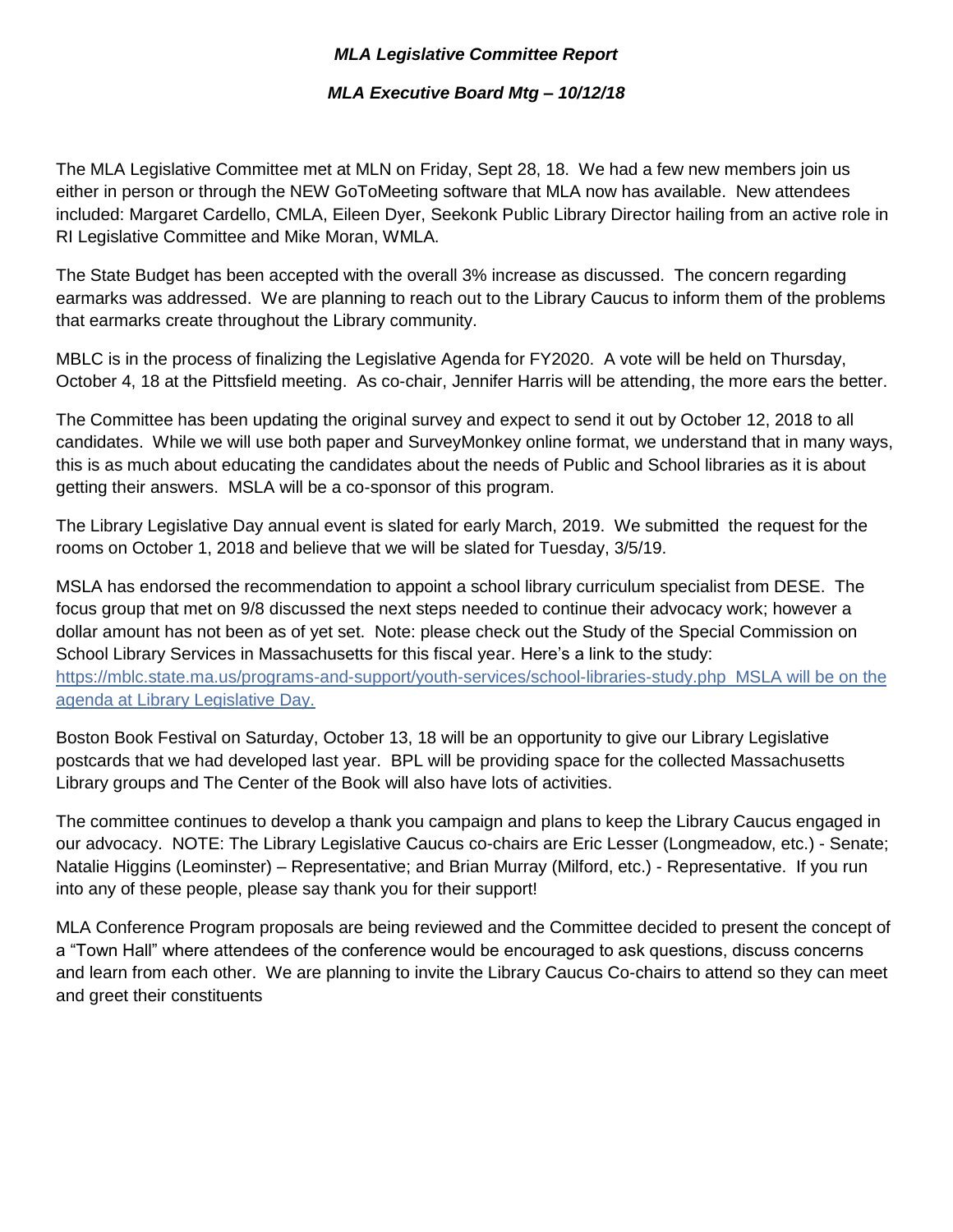## **Next Meetings: 10am-12noon on Fridays**

October 26 MLS- Marlborough November 30 MLN - Natick January 25, 2019 MLS-Marlborough February 22 – MLN - Natick *March 5 hopefully Leg. Day* April 26 – MLS- Marlborough June 28 - MLN

National Library Legislative Day will be in June next year in conjunction with the ALA Conference in DC.

Respectfully submitted

Jennifer Harris, co-chair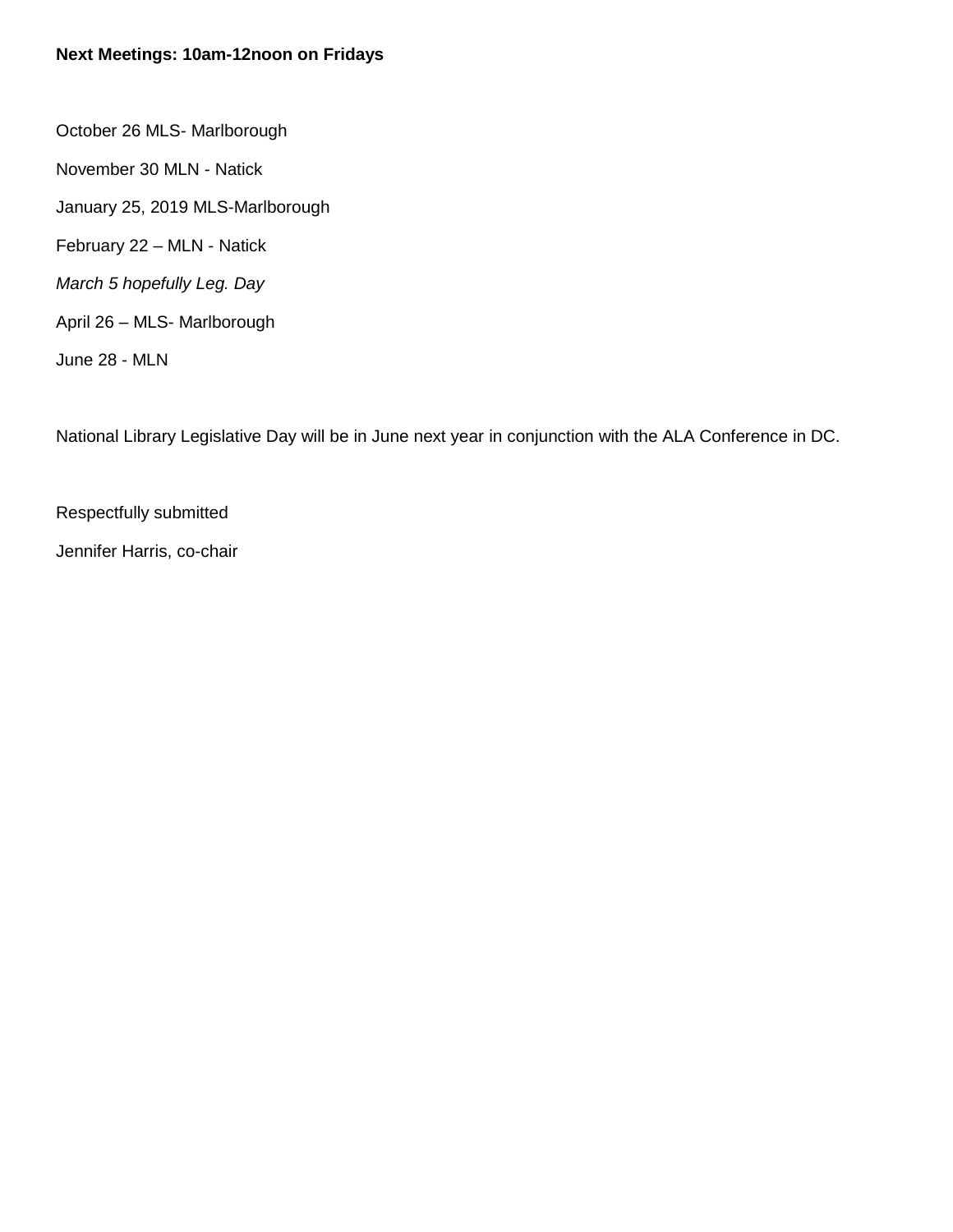

#### **Membership Committee September 2018 Report**

The Massachusetts Library Association has 496 members, 16 since August. We also have 391 members who have lapsed. A spreadsheet of the contact info for these members has been posted to Google Drive and shared with the exec. Board. 279 have joint NELA memberships.

The breakdown for the institutional memberships are as follows:

Platinum: 12 institutions @ \$1000.00 - 52 members

Gold: 8 @ \$600.00 - 18 members

Silver: 5 member whose membership won't expire until next year or later.

I will be attending the last day of NELA and meet with the membership chairs from the other states. We've emailed some thoughts about boosting the membership so I expect to have good ideas to try.

Respectfully Submitted by,

Laurie Lessner, Chair

Matt Amory

Melissa Campbell

Kathy Lussier

Patrick Marshall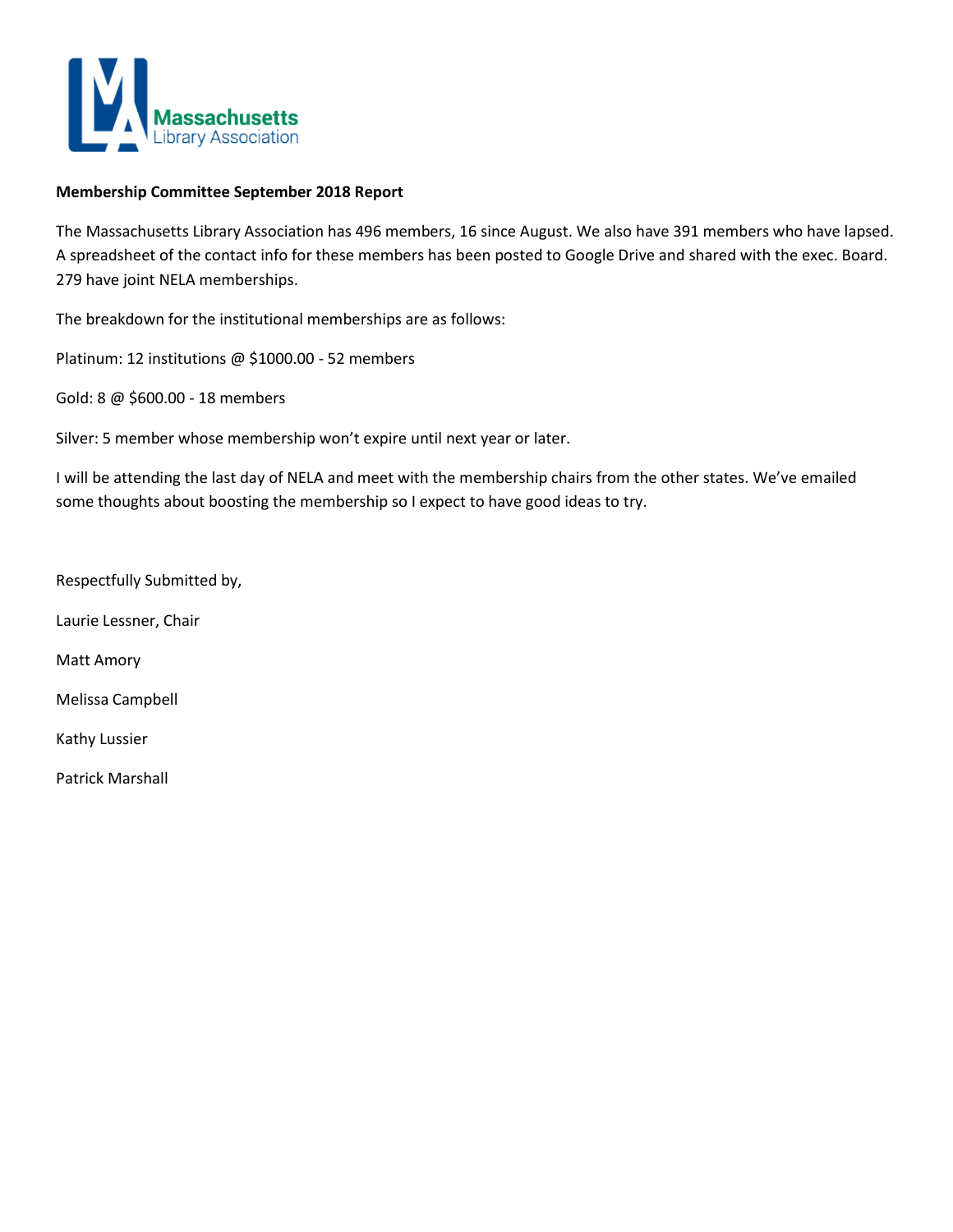## **Report from the MLA Intellectual Freedom & Social Responsibility Committee**

Members of the MLA Intellectual Freedom & Social Responsibility Committee have been planning for the October 18 symposium, Confronting Inequality, which will be held at the Milton Public Library. The Boston Globe interviewed Dr. Roopika Risam, who will be awarded the MLA Civil Liberties Champion award at the symposium, and spoke with committee co-chair Jackie Rafferty. The Globe article will be published in Globe Local on October 7. We are also planning programs for the MLA annual conference. A co-chair for the committee is needed as Jackie Rafferty is retiring at the end of November.

Respectfully submitted,

Jackie Rafferty

October 1, 2018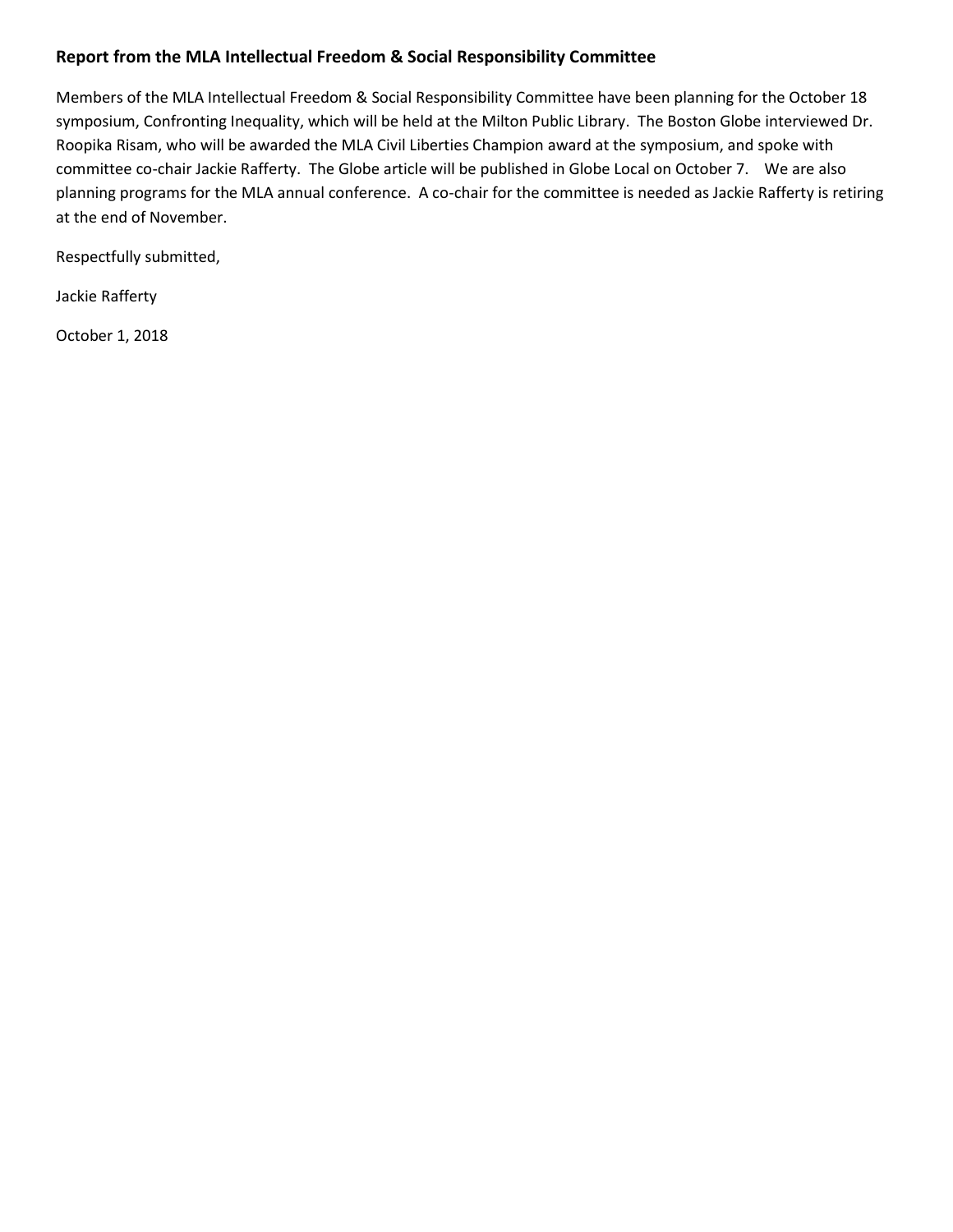### **Youth Services Section Report**

October 1, 2018

Youth Services Section held a board meeting on September 20 at the Worcester Public Library.

The Board noted that the deadline for conference proposals is (was) September 28. We discussed successes from 2018 Summer Reading and shared ideas for the 2018 "A Universe of Stories."

Rescheduling of the YSS Retreat will be for spring 2019. We decided to issue refunds to those already registered and start with a clean slate. The theme of "Mindfulness" is still the focus. We will look into booking a venue, most likely the one in Duxbury we had planned with for last year.

Following the meeting, our Northeast Member-at-Large indicated she is moving out of state and will no longer be able to serve. The Chair appointed Katrina Ealy, Children's Librarian in Tewksbury, as the Northeast Member-at-Large.

Respectfully submitted,

Marissa Antosh

Chair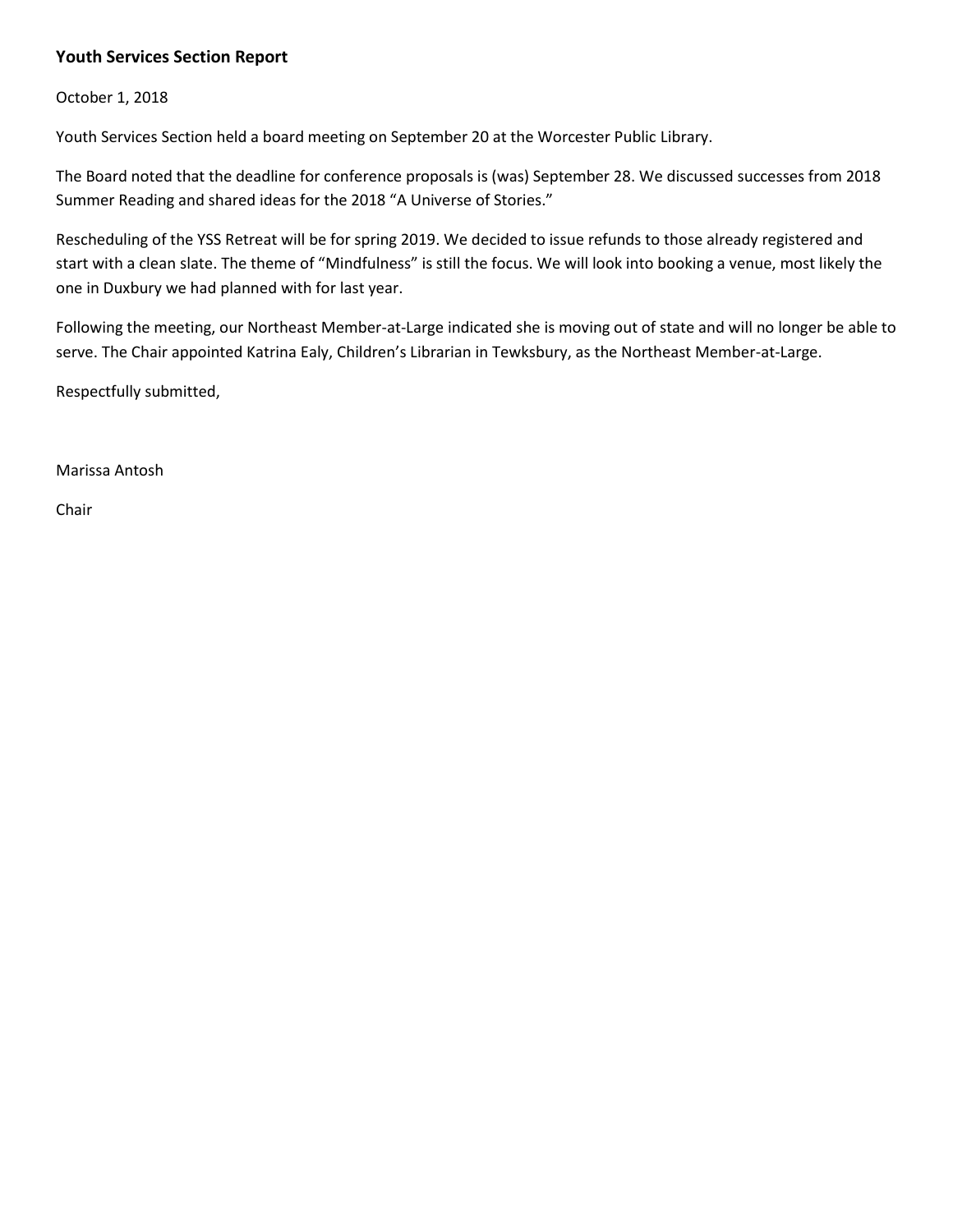### **MLA Archives Report**

October 12, 2018 By: Aimie Westphal, MLA Archivist (2018-)

The Board asked me to investigate having the BPL digitize the MLA records currently in their offsite storage. My contact at the BPL, Kim Reynolds, informed me that no one can access the records until next year, at the very least, due to the construction project in their department. I shared this with the president and we are planning to be in touch with the BPL in January 2019.

Summary of Meeting with Previous MLA Archivist: On September 13, 2018 I met with Sunny Vandermark, the previous MLA Archivist at the Minuteman Library Network. She transferred all current MLA records to me which included; 2 copy paper boxes of files (1 was previously on deposit at the Minuteman Library Network office) and 4 small boxes of photographs. Per the president's request, I have pursued and received approval from Eric Graham, the Merrimack Valley Library Consortium's Executive Director to house the files at MVLC network office, where I work, until the board decides another location is more suitable. A similar circumstance is why one box of files used to be at the MLN office; Sunny lives nearby. I was also given a thumb drive with many electronic files on it, which I added to my personal Google drive and shared with the president. Of note, the board manual files are on this thumb drive.

I learned from Sunny that she was transferring materials to the BPL every 5 years but has been unable to transfer anything since 2010 due to the construction project, which accounts for the random date cutoff in the finding aid. With the president's permission, I have sent a PDF version of the most up to date finding aid that Sunny created to my contact at the BPL for their files.

I will review the materials and include anything of interest in the archives report.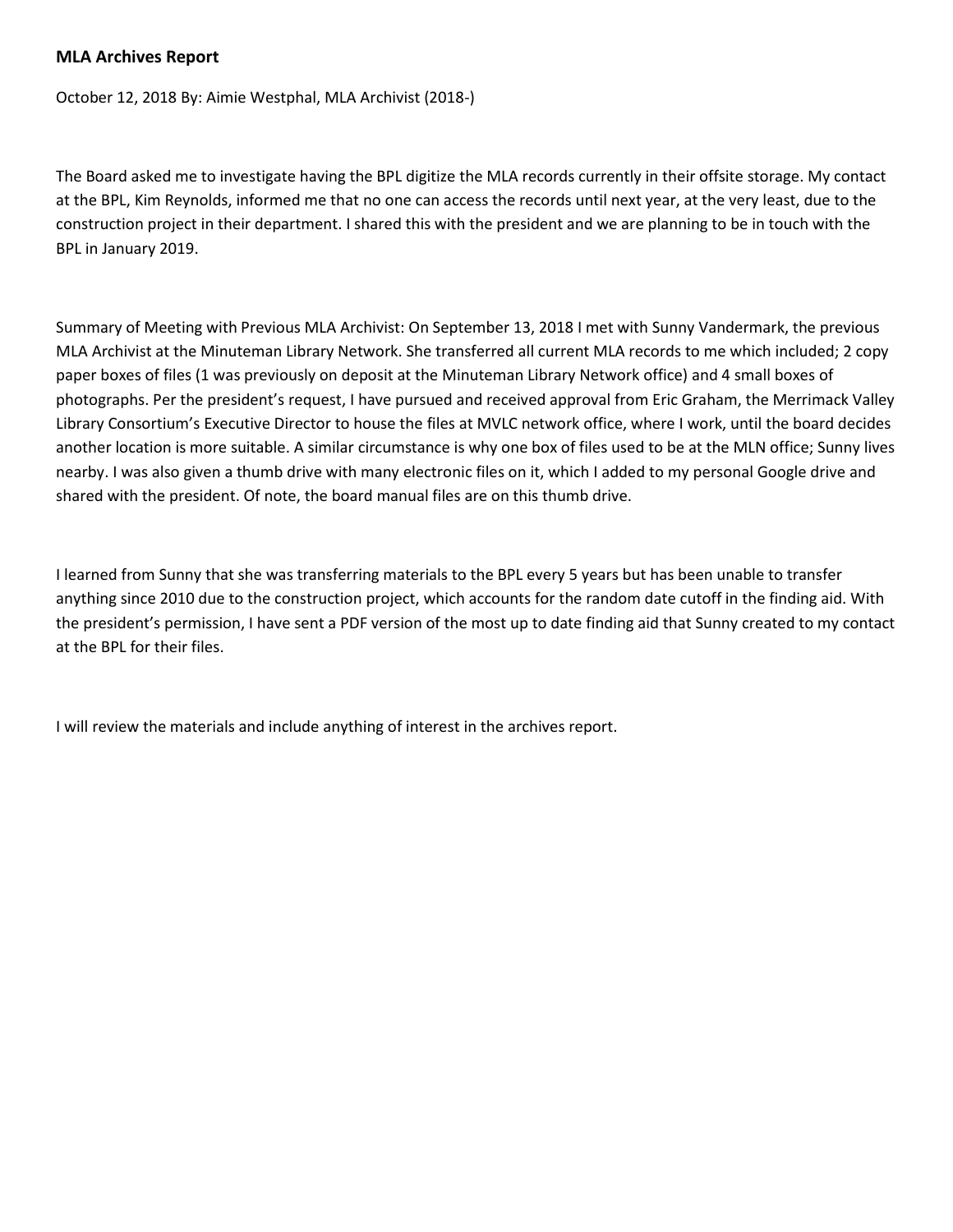### **October 2018 MA/MLA ALA CHAPTER COUNCILOR REPORT TO THE MLA EXECUTIVE BOARD**

Charlotte Canelli, October 2, 2018

1. I completed my ALA Midwinter registration/housing/airfare to Seattle January 24-29 (Thursday through Tuesday.) As Chapter Councilor, I am expected to attend a Chapter Councilor Forum all day on January 25 and Council meetings and events throughout the weekend through Tuesday morning's last meeting scheduled immediately prior to Midwinter Closing speaker. I will register for ALA Annual in DC (June 2018) when the conference registration opens.

2. An update on the Intellectual Freedom Committee interpretation of the Library Bill of Rights as it relates to uses of meeting rooms. (Keep in mind that all public library boards have the right to make their own policies on meeting room privileges and uses): a. The Council voted online and it was overwhelmingly in favor to rescind the vote. (Two people abstained and I think there may have been a few that did not vote in favor.) The Intellectual Freedom Committee has opened a document for comments for new wording and this is being reviewed this month.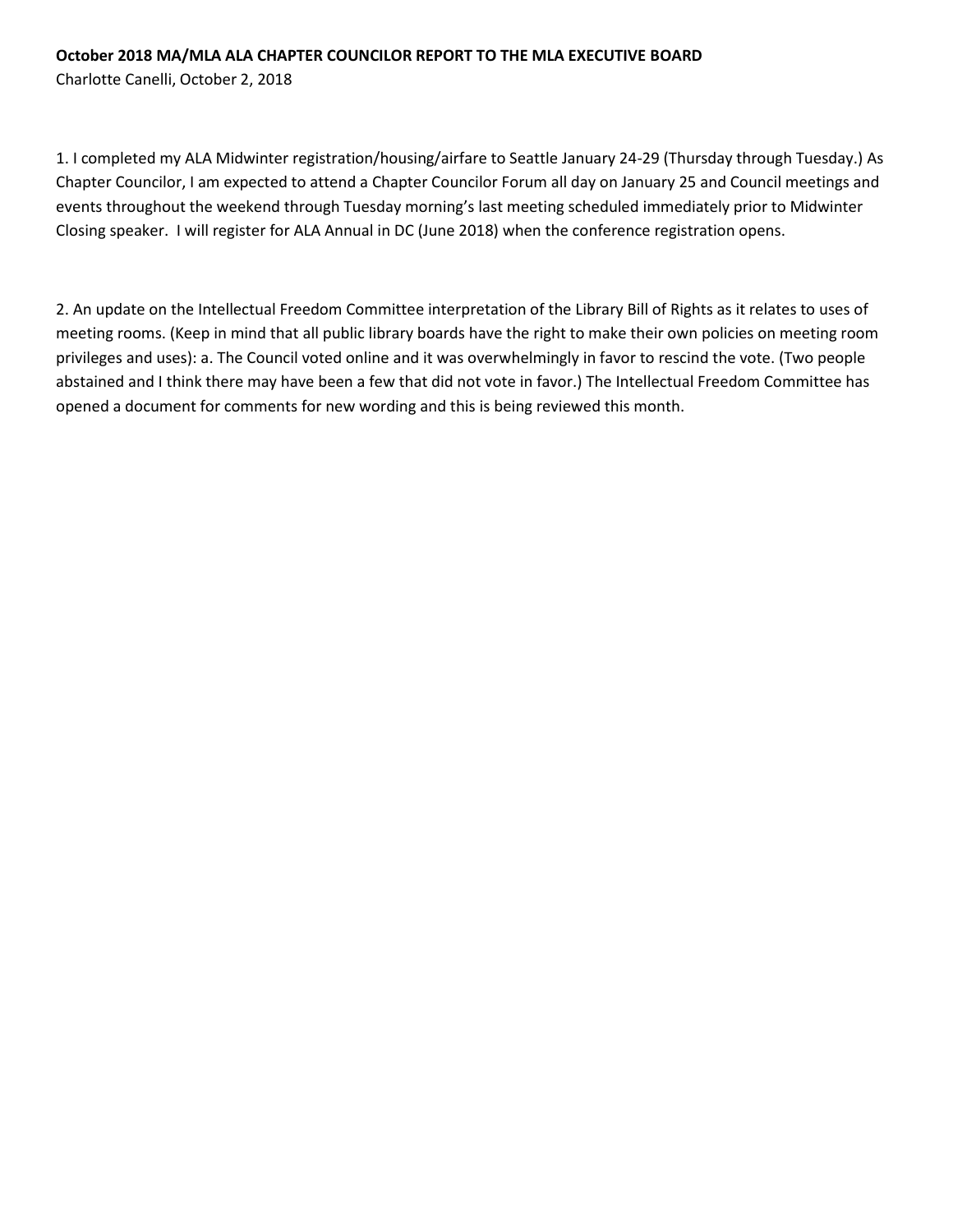### **MBLC Director's Report to MLA Executive Board October 2018**

**FY2020 Legislative Agenda**: The Board of Library Commissioners adopted the following FY2020 Legislative Agenda requests at their October  $4<sup>th</sup>$  meeting at the Berkshire Athenaeum in Pittsfield:

|                               | <b>Fiscal Year 2020 Legislative Agenda Requests</b> |            |                                                                                                                                                                                      |      |            |               |            |         |           |                                                                                   |
|-------------------------------|-----------------------------------------------------|------------|--------------------------------------------------------------------------------------------------------------------------------------------------------------------------------------|------|------------|---------------|------------|---------|-----------|-----------------------------------------------------------------------------------|
| 7000-9401<br>7000-9506        |                                                     |            | State Aid to Regional Libraries for MLS and LFC<br>Technology and Resource Sharing (Networks)<br>State Funding Makes a Local Difference<br>State funding for libraries: local impact |      |            |               |            |         |           |                                                                                   |
|                               | <b>Budget</b>                                       |            | <b>Budget High</b>                                                                                                                                                                   |      | FY 2019    |               | FY 2020    |         | amt of    | $%$ incr<br>FY 2020                                                               |
|                               |                                                     |            |                                                                                                                                                                                      |      |            |               |            |         |           |                                                                                   |
| 7000-9101                     | \$                                                  | 1,275,000  | (FY 2019)                                                                                                                                                                            | \$   | 1,275,000  | \$            | 1,313,250  | \$      | 38,250    | 3%                                                                                |
| 7000-9401                     | \$                                                  | 17,623,954 | (FY 2002)                                                                                                                                                                            | \$   | 10,282,140 | \$            | 11,516,000 | \$      | 1,233,860 | 12%                                                                               |
| 7000-9402                     | \$                                                  | 454,966    | (FY 2019)                                                                                                                                                                            | \$   | 454,966    | \$            | 468,217    | \$      | 13,251    | 3%                                                                                |
| 7000-9406                     | \$                                                  | 2,588,155  | (FY 2019)                                                                                                                                                                            | \$   | 2,588,155  | \$            | 2,665,800  | \$      | 77,645    | 3%                                                                                |
| 7000-9501                     | \$                                                  | 9,989,844  | (FY 2009)                                                                                                                                                                            | \$   | 9,612,700  | \$            | 9,901,081  | \$      | 288,381   | 3%                                                                                |
| 7000-9506                     | \$                                                  | 4,420,235  | (FY 2001)                                                                                                                                                                            | \$   | 2,815,928  | \$            | 3,259,000  | \$      | 443,072   | 15.7%                                                                             |
|                               |                                                     |            |                                                                                                                                                                                      |      |            |               |            |         |           |                                                                                   |
| Center for the Book 7000-9508 | \$                                                  | 200,000    | (FY 2019)                                                                                                                                                                            | \$   | 200,000    | \$            | 206,000    | \$      | 6,000     | 3%                                                                                |
|                               |                                                     |            |                                                                                                                                                                                      | \$   | 27,228,889 | \$            | 29,329,348 | \$      | 2,100,459 | 7.7%                                                                              |
|                               | <b>Name and Line Item</b>                           |            | High                                                                                                                                                                                 | Year |            | <b>Budget</b> |            | Request |           | 90% of state funding for libraries=direct support for local libraries<br>increase |

**New Commissioner**: Governor Baker has appointed Leslie Ball as a member of the Board of Library Commissioners. Commissioner Ball served until recently as the president of the Scituate Library Foundation's board, and was instrumental in securing funding for Scituate's newly renovated and expanded town library. He has a B.S. from Northeastern, an M.B.A. from Boston College, and a Ph.D. in management from UMass Amherst. He has worked as a consultant and has taught at Arizona State, Babson, IBM Europe, UMass Amherst, Tufts, and Northeastern, and currently teaches at the Hult International Business School in Cambridge. Commissioner Ball replaces Commissioner Carol Caro, whose term expired in February.

**MPLCP:** MBLC staff met with Maya Jonas-Silver, Director of Capital Planning and Emi Joy, Fiscal Policy Analyst with the Executive Office of Administration and Finance (A&F) at the State House on 9/26 to discuss our annual cap and a new bond bill. This was a follow-up to our introductory meeting in May. Lauren Stara prepared two spreadsheets that detailed the length of time it would take to complete our current and waiting list projects based on either our current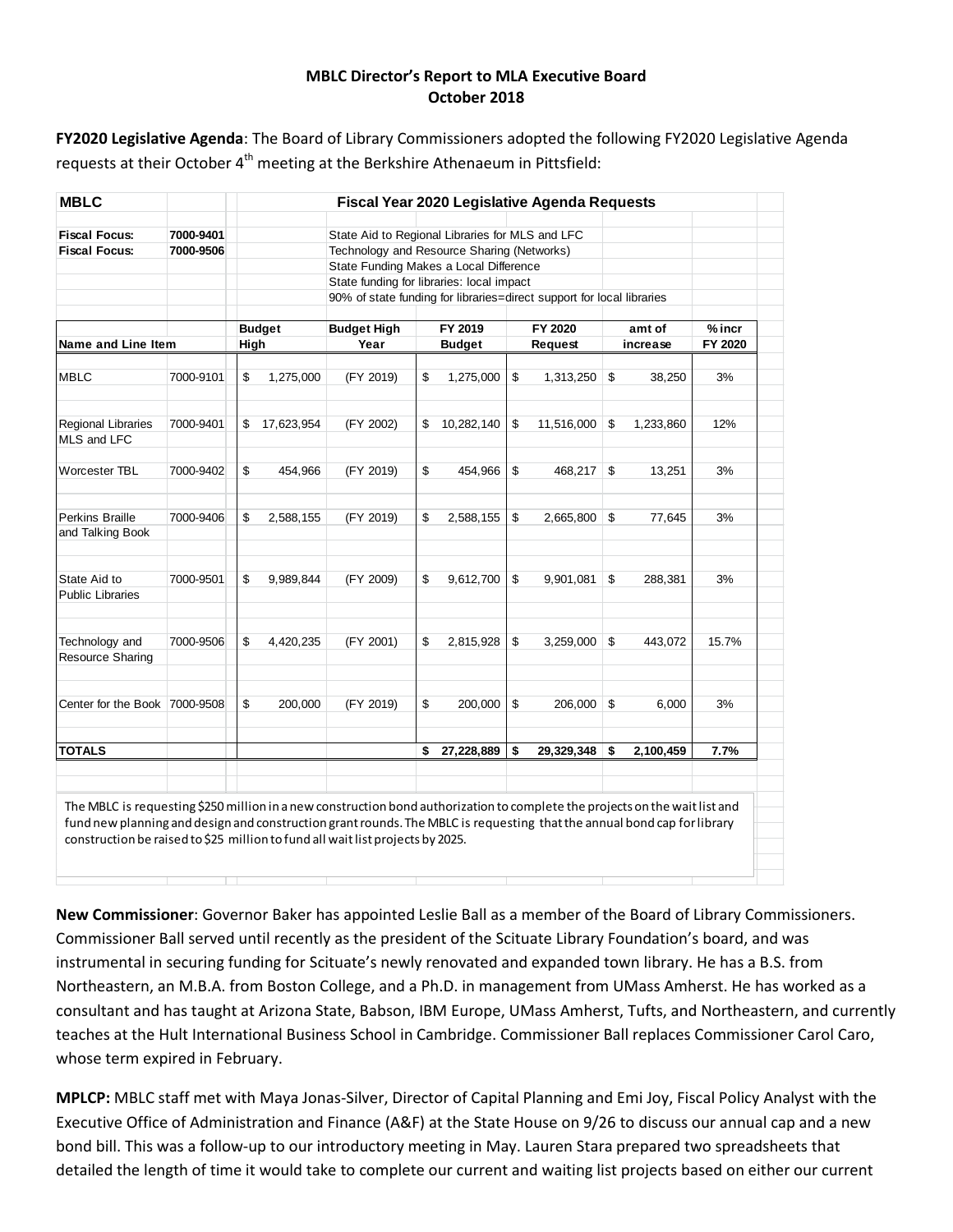\$20 million annual cap or a \$25 million cap. Maya told us that A&F will evaluate raising our cap next spring once she and her colleagues have a better idea of the Commonwealth's overall capital spending plan for FY2020. She also told us it was good timing to be discussing our next bond bill, as they plan to move forward with capital requests in January.

Regarding the amount of our next bond bill, for which we have tentatively considered asking for \$250 million, Maya initially suggested that we consider only asking for approximately \$135 million in order to complete the projects on the waiting list, then going for another bond bill five years later or so, since A&F works with a five year capital plan. We explained that it would be challenging to conduct a future construction grant round without having already obtaining a commitment for financing for it. Maya suggested another option of considering two separate lines (one for the waiting list, the other for future awards) and discussed our situation with her colleagues after our meeting. She followed up to let us know that A&F will not recommend a bond bill ask amount but will leave it up to us.

Finally, Maya strongly recommended that we consider changing the process we use in awarding construction grants, suggesting a competitive process with capped awards. She also recommended that we research the recent revisions the Division of Capital Asset Management and Maintenance (DCAMM) made to the construction program for community colleges and state universities. She connected us with Sarah Felton, a project manager at DCAMM, with whom we will meet on October 19<sup>th</sup>.

**Office Lease**: We met with Lorna Moritz from DCAMM to discuss our upcoming RFP for our office space, which will be published in early 2019. Our current lease ends in June 2020. We've been at 98 North Washington Street for 15 years, so the RFP is required.

For the first time in many years, the federal budget was signed before the beginning of the new federal fiscal year. The legislation includes \$242 million for **IMLS**, which is roughly \$2 million more than the FY18 enacted budget. IMLS received an additional \$1 million for research, evaluation, and data collection, as well as a \$1 million increase in its administration budget. IMLS's Grants to States Program, funded through the Library Services and Technology Act, as well as its other museum and library programs, received level funding from FY 2018.

The **MLSA (Museum and Library Services Act)** reauthorization has been introduced in the House (H.R. 6988) and the Senate (S.3530). The revised language includes an increase to the minimum Grants to States allotment from \$680K to \$1 million, expands eligibility for tribal libraries, and supports disaster preparedness.

We have scheduled a **joint MBLC/MLS consultants meeting** for Wednesday, October 17<sup>th</sup> in Northampton. The purpose of the meeting is to identify subsets of MBLC and MLS staff by shared topics function and organizational interest (planning, management, summer programs, grants/grant support, serving the underserved, database, etc.), where increased communication or collaboration would be beneficial, and to establish communication channels by identified cross-organizational topical groups and how best to keep information flowing.

**Trustee Guide**: We have mailed 5 copies of the *Trusty Trustee Pocket Guide* to each public library in the Commonwealth. The full MBLC Trustee Handbook is being finalized. The goal is to have an official version posted on the MBLC website, with a PDF version available for printing. We are also planning to print some bound, paper copies.

**Staff News**: We are pleased to announce that Andrea Bunker, the current director of the Woburn Public Library, has accepted the position of Library Building Specialist. She holds a bachelor's degree from Northeastern University and an MLS from the University of Rhode Island. She previously worked for libraries in Rhode Island, North Carolina and Newburyport. Because of the complex process of transitioning away from her duties as director at Woburn Public Library (currently under construction), she will start work in early December.

We are also pleased to announce that Evan Knight has accepted the position of Preservation Specialist. Evan comes to us from the Boston Athenaeum, where he has served as an associate conservator. He has a B.S. in business administration